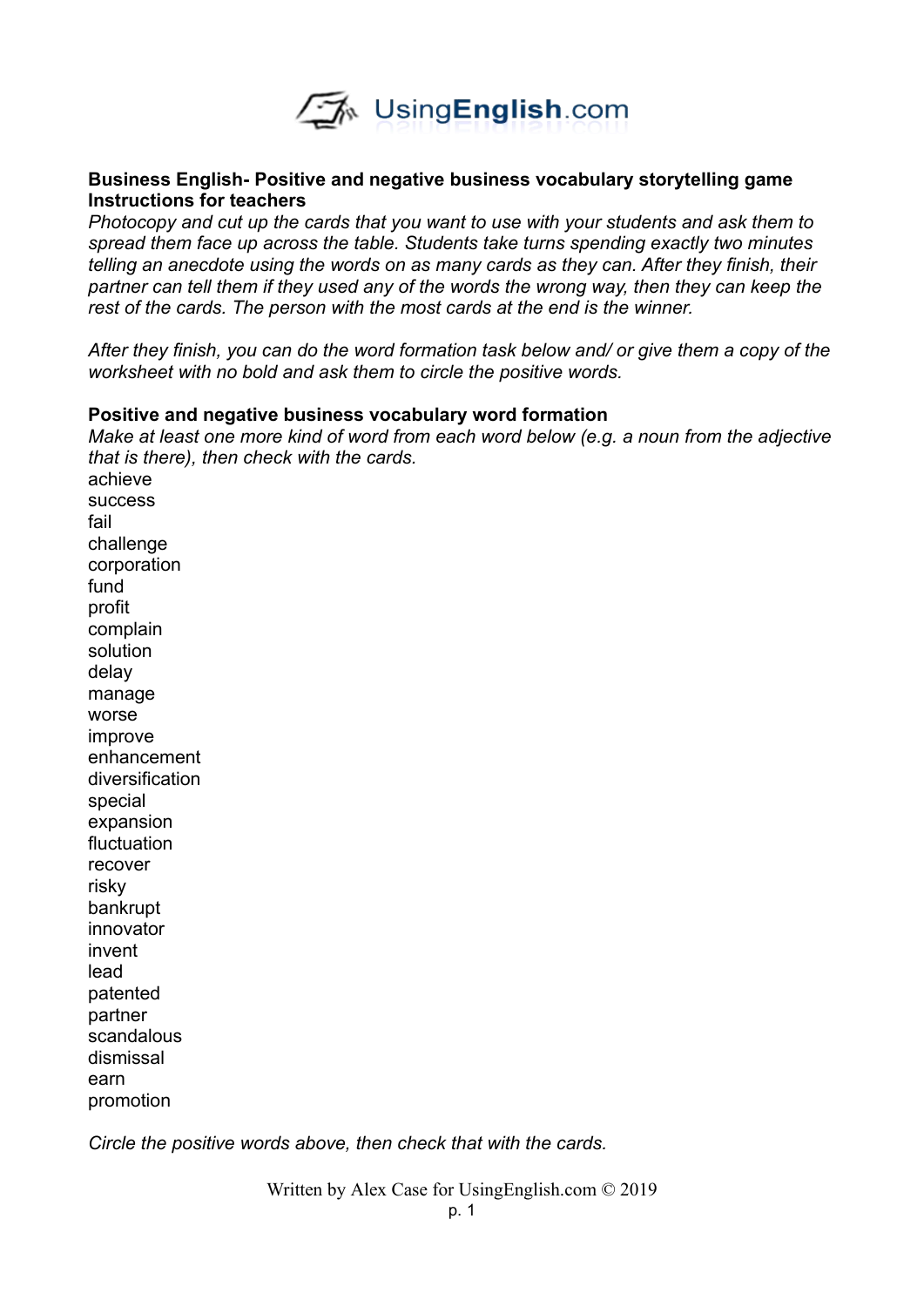

### **Business English storytelling vocabulary cards – No bold version**

| achieve(ment)/ succeed (in)/<br><b>SUCCESS</b> | fail (to)/ failure                               | beat/ win (an award)                             |  |
|------------------------------------------------|--------------------------------------------------|--------------------------------------------------|--|
| boom                                           | collapse/ crash                                  | cut costs                                        |  |
| benefit (from)                                 | build(ing)                                       | challenge/ challenging                           |  |
| (corporate/ in) debt                           | fund(ing)                                        | profit(able/ability)                             |  |
| complain(t/ts)                                 | (unique) selling point(s)                        | solve/ (find a) solution                         |  |
| delay(ed)                                      | manage(ment)                                     | reach                                            |  |
| deteriorate/ worsen                            | improve(ment)/ enhance(ment)                     | gain (market share)                              |  |
| diversify/ diversification                     | special(ise/isation)                             | too (much/ many)/ over-                          |  |
| expand/expansion                               | experience turbulence/ be<br>unstable/ fluctuate | recover (from)/ recovery/ bounce<br>back/rebound |  |
| export (to)                                    | launch (a new product)                           | risk/risky                                       |  |
| bankrupt/ bankruptcy                           | invest (in)/ investment                          | save/ savings                                    |  |
| not enough/ under-                             | innovate/ innovation/ innovator                  | upgrade                                          |  |
| invent(or/ion)                                 | out of date/ outdated                            | run out                                          |  |
| lead(ing)/ (market) leader                     | (make a) mistake                                 | top (seller/ performance/ quality/<br>$\ldots$ ) |  |
| patent/ patented                               | partner/ partnership                             | scandal/ scandalous                              |  |
| lose (money)/ (net) loss                       | plan/ planning                                   | set up/ found                                    |  |
| dismiss/ dismissal                             | earn/ earnings                                   | promote/ promotion                               |  |
| ignore                                         | suffer from<br>reach                             |                                                  |  |

Written by Alex Case for UsingEnglish.com © 2019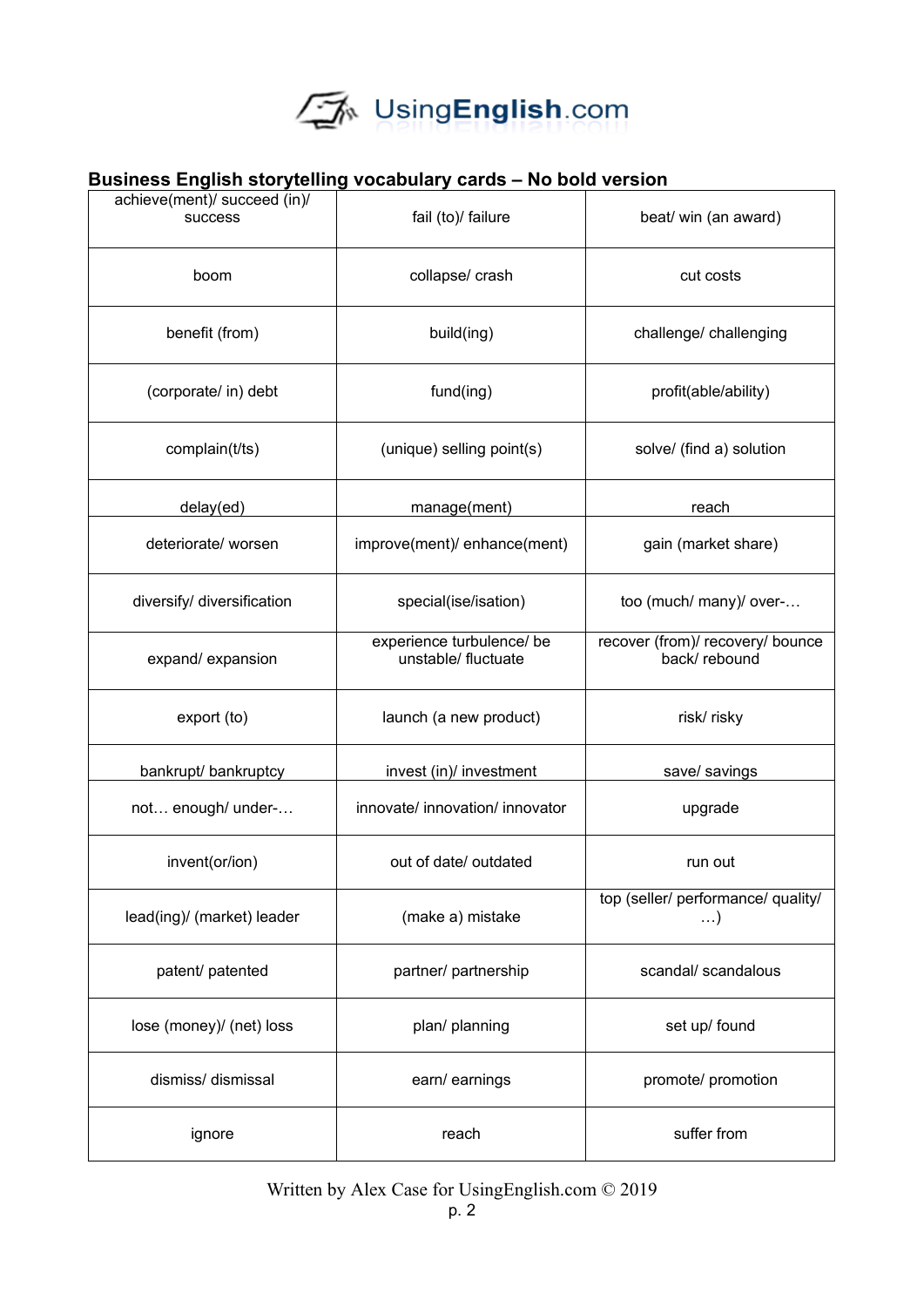# UsingEnglish.com

|                                                | Business storytelling vocabulary cards – Positive words in bold version |                                                                             |  |
|------------------------------------------------|-------------------------------------------------------------------------|-----------------------------------------------------------------------------|--|
| achieve(ment)/ succeed (in)/<br><b>success</b> | fail (to)/ failure                                                      | beat/ win (an award)                                                        |  |
| boom                                           | collapse/ crash                                                         | cut costs                                                                   |  |
| benefit (from)                                 | build(ing)                                                              | challenge/ challenging                                                      |  |
| (corporate/ in) debt                           | fund(ing)                                                               | profit(able/ability)                                                        |  |
| complain(t/ts)                                 | (unique) selling point(s)                                               | solve/ (find a) solution                                                    |  |
| delay(ed)                                      | manage(ment)                                                            | reach                                                                       |  |
| deteriorate/worsen                             | improve(ment)/ enhance(ment)                                            | gain (market share)                                                         |  |
| diversify/ diversification                     | special(ise/isation)                                                    | too (much/ many)/ over-<br>recover (from)/ recovery/<br>bounce back/rebound |  |
| expand/expansion                               | experience turbulence/ be<br>unstable/ fluctuate                        |                                                                             |  |
| export (to)                                    | launch (a new product)                                                  | risk/risky                                                                  |  |
| bankrupt/ bankruptcy                           | invest (in)/ investment                                                 | save/ savings                                                               |  |
| not enough/ under-                             | innovate/ innovation/ innovator                                         | upgrade                                                                     |  |
| invent(or/ion)                                 | out of date/ outdated                                                   | run out                                                                     |  |
| lead(ing)/ (market) leader                     | (make a) mistake                                                        | top (seller/ performance/<br>quality/)                                      |  |
| patent/ patented                               | scandal/ scandalous<br>partner/ partnership                             |                                                                             |  |
| lose (money)/ (net) loss                       | plan/ planning                                                          | set up/ found                                                               |  |
| dismiss/ dismissal                             | earn/earnings                                                           | promote/ promotion                                                          |  |
| ignore                                         | reach                                                                   | suffer from                                                                 |  |

### **Business storytelling vocabulary cards – Positive words in bold version**

Written by Alex Case for UsingEnglish.com © 2019